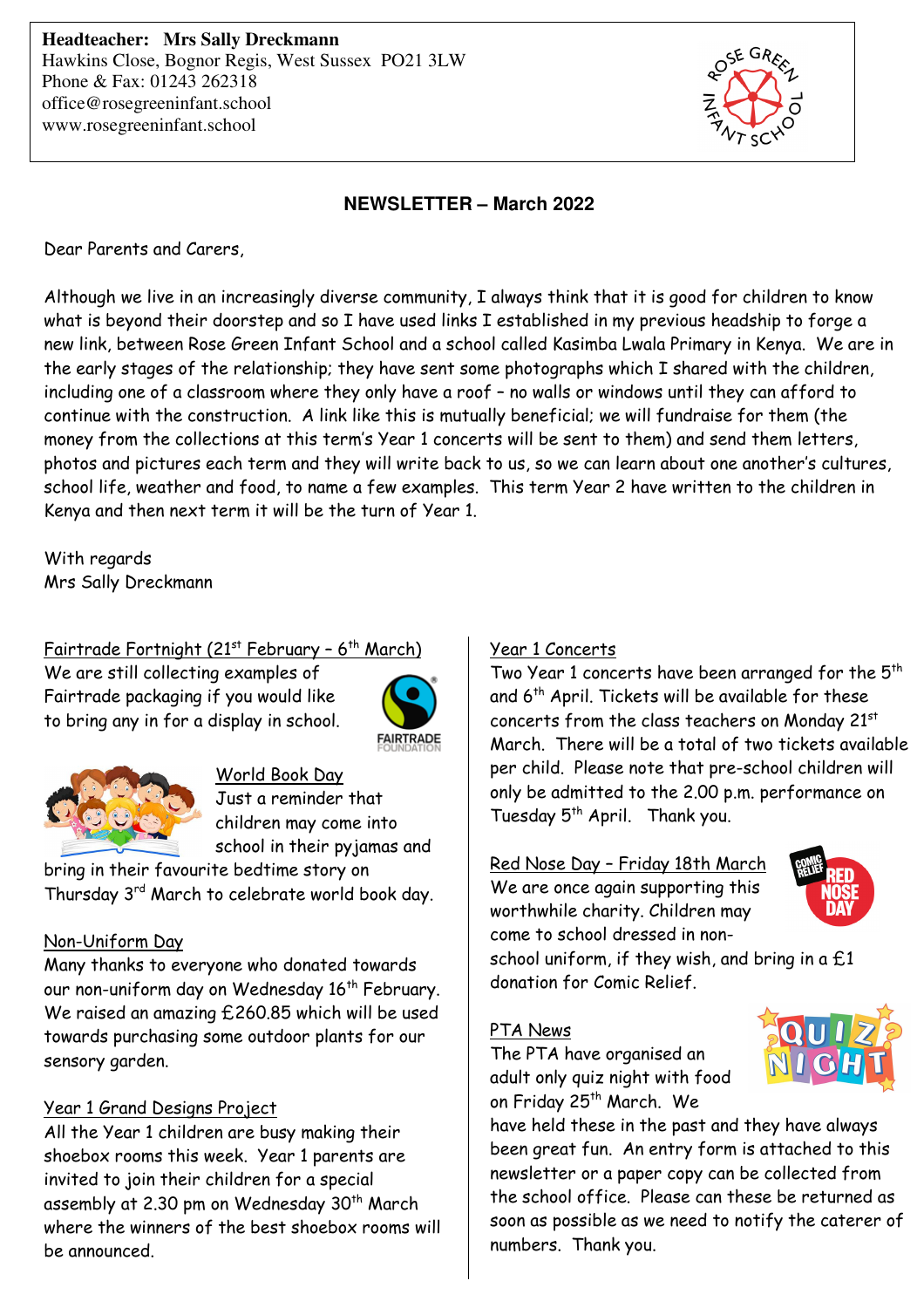Many thanks to those children who have returned their cake design entries. The PTA have extended the deadline for returning these due to the school closure before half term. Please can all entries be returned to their class teacher by Monday 7<sup>th</sup> March. The winning cake design from each class will win a small prize. A voluntary entry fee of £1.00 is welcomed.

We were so sorry not to be able to hold a 'crazy hair day' on the last day of term. This has now been rearranged for Friday 8<sup>th</sup> April. We look forward to seeing your lovely 'creations' then.

#### SATs Testing

During the first half of the Summer Term, all Year 2 children will be taking the end of Key Stage 1 tests. This comprises of two reading papers and two maths papers. Examples of past papers can be found at

https://www.gov.uk/government/collections/natio nal-curriculum-assessments-practice-materials.

In school we do not tell the children that they are taking these tests and make them part of our everyday work.

#### Phonics Screen

The Year 2 children who did not meet the threshold in the Autumn term, and all the Year 1 children will be doing the Phonics screen in the week commencing 6 th June, so it is vital that all the children are in school at this time. Thank you.

#### Staffing News

We would like to send a fond farewell to Miss Becky Shackleton who left us at February half term after working at the school since 2007 as a Teaching Assistant. We wish her every happiness in her future adventures.

We would like to welcome Mrs Lorraine Legg and Mrs Hannah Morris who have been appointed to deliver one-to-one Teaching Assistant support.

### Dates for your Diary – more details to follow (New dates in *Red)*

| Event                              | Date                                                            | Time      |
|------------------------------------|-----------------------------------------------------------------|-----------|
| Fairtrade Fortnight                | Monday 21st February - 6 <sup>th</sup> March                    |           |
| Creative Week                      | Monday 28 <sup>th</sup> February - Friday 4 <sup>th</sup> March |           |
| World Book Day                     | Thursday 3rd March                                              |           |
| Red Nose Day (non-uniform)         | Friday 18 <sup>th</sup> March                                   |           |
| PTA Quiz Night                     | Friday 25 <sup>th</sup> March                                   |           |
| Presentation to the winners of the | Wednesday 30 <sup>th</sup> March                                | 2.30 pm   |
| best Year 1 shoebox room           |                                                                 |           |
| <b>Year 1 Concert</b>              | Tuesday 5 <sup>th</sup> April                                   | $2.00$ pm |
| Year 1 Concert (no babies or pre-  | Wednesday 6 <sup>th</sup> April                                 | 9.15 am   |
| school children)                   |                                                                 |           |
| PTA 'crazy hair' day               | Friday 8 <sup>th</sup> April                                    |           |
| Easter Holidays                    | Monday 11th - Friday 22nd April                                 |           |
| Start of the Summer Term           | Monday 25 <sup>th</sup> April                                   |           |